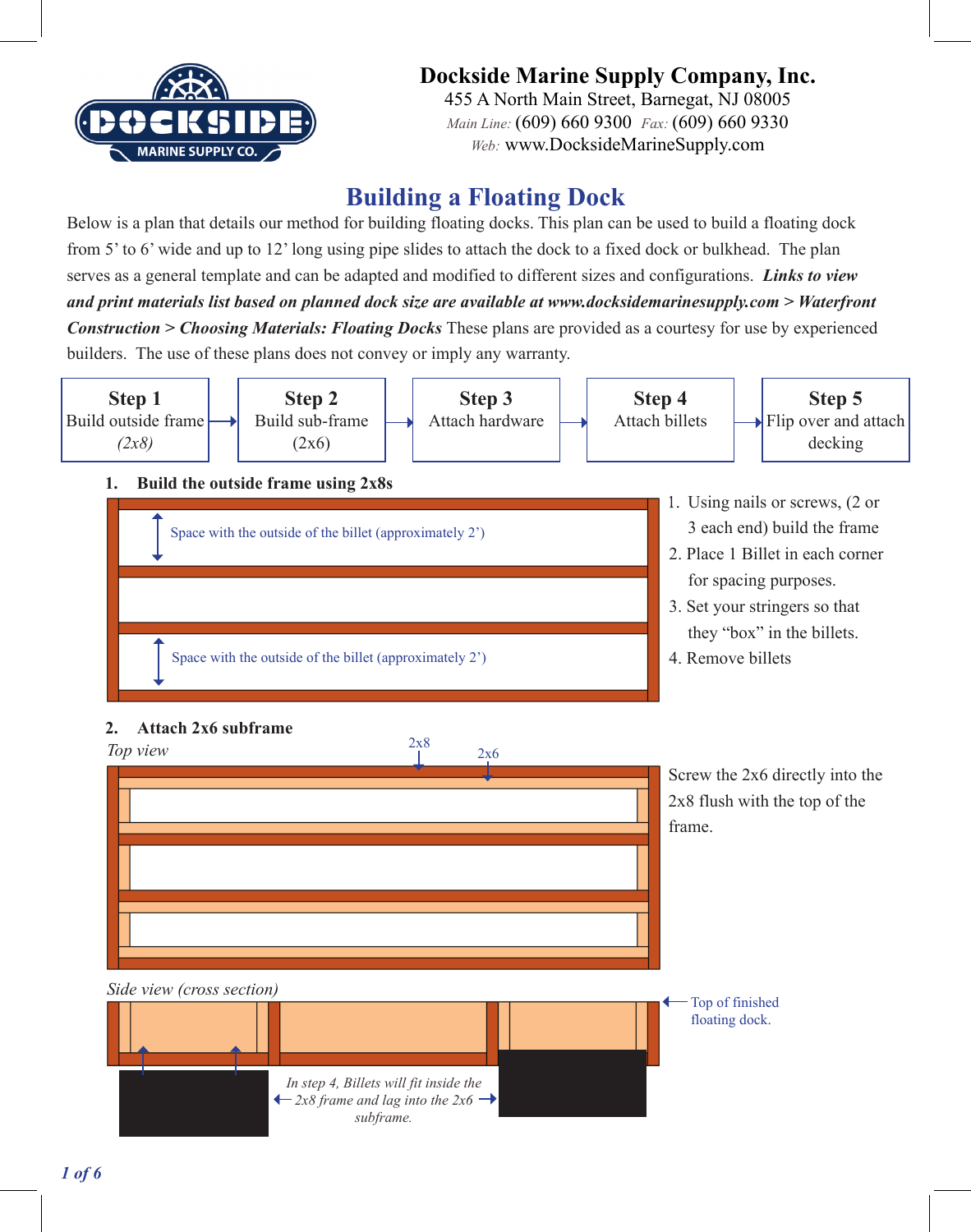**3a. Use carriage bolts to bolt outside corner to inside corner through the frame flush with the top of the frame.**





**3b. Use carriage bolts to bolt WD-A angle to two-hole backer plate through the frame flush with the top of the frame.** 



**3c. Attach pipe slides through frame with carriage bolts.**

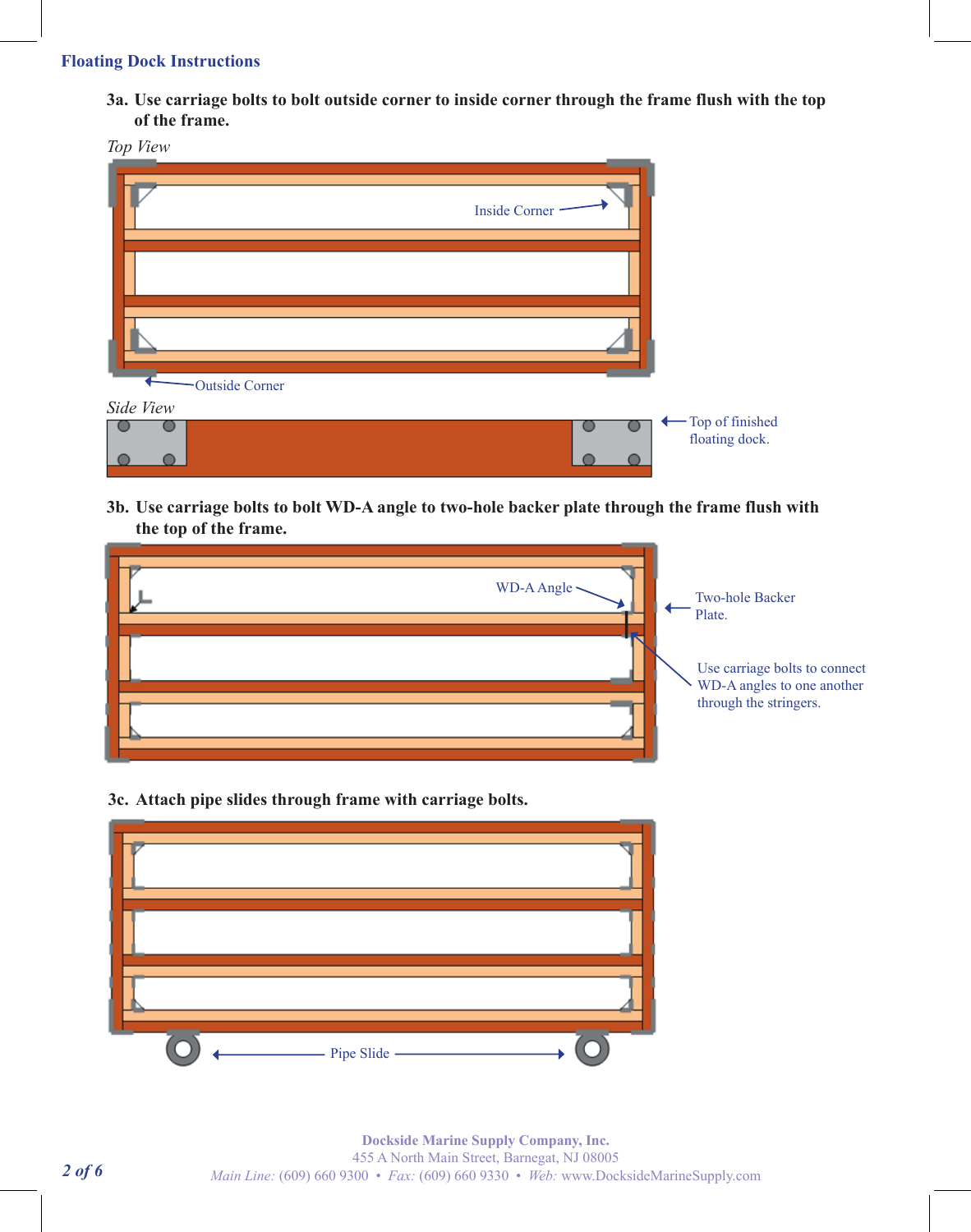**4. Attach billets using lag bolts; lag into 2x6 subframe. (***Bottom view***)**



**5. Flip the dock over and attach decking.**







**Dockside Marine Supply Company, Inc.** 455 A North Main Street, Barnegat, NJ 08005 *3 of 6 Main Line:* (609) 660 9300 • *Fax:* (609) 660 9330 • *Web:* www.DocksideMarineSupply.com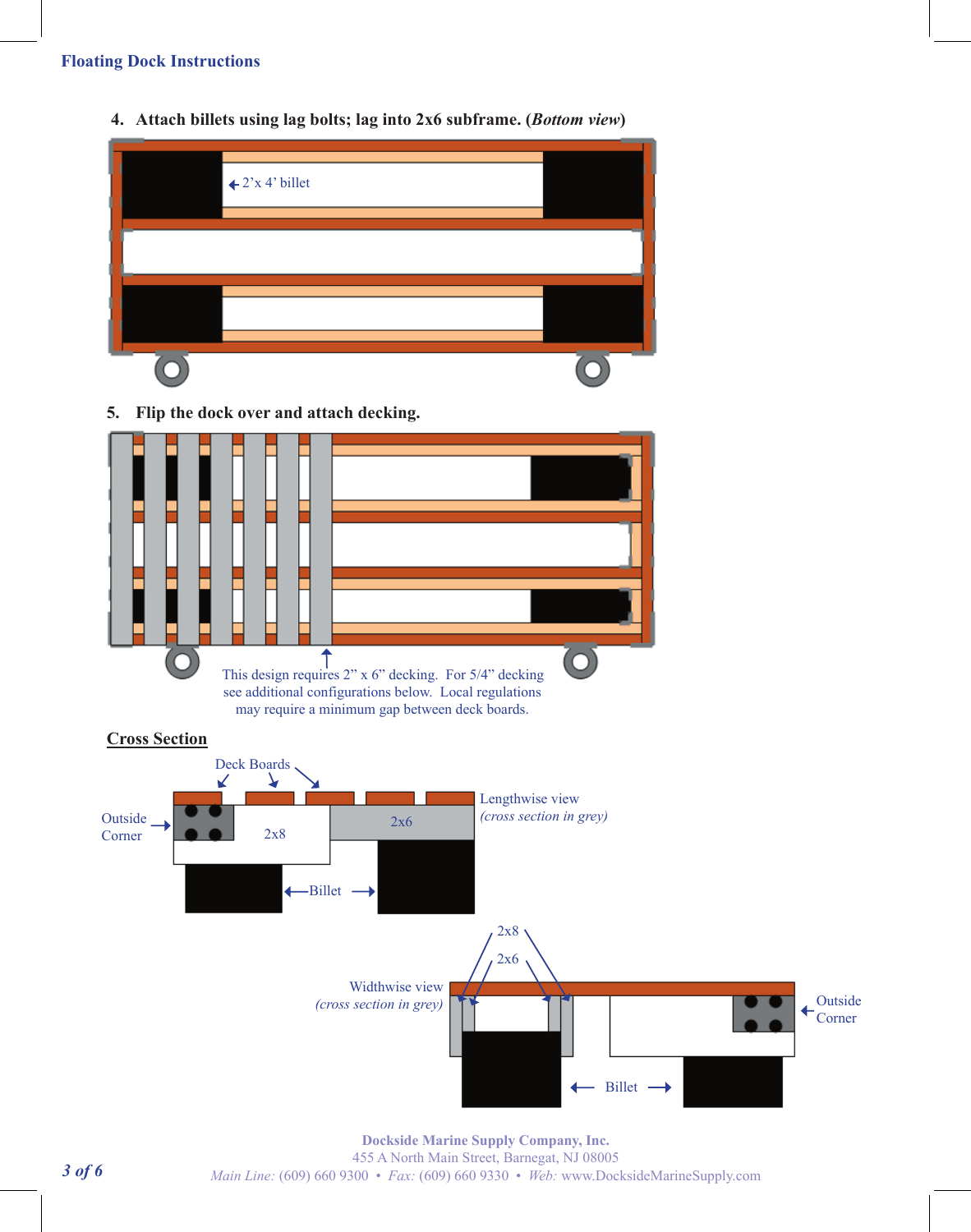## **Additional Configurations**

#### **Larger Floating Docks**

Wider or longer floating docks may require additional billets, and the frame should be configured to accommodate these. S*ee Figure A and B below for diagrams.*

We recommend limiting the length of a floating dock to 20' to limit flex. Longer configurations can be achieved by hinging two floating docks together. For stability, floating docks should be at least five feet wide.

#### **Hardware Options**

The plan utilizes many of the components available at Dockside Marine Supply. You may substitute or omit some of these components; for example, washers can be used instead of backer plates. You may also chose to add accessories such as rub rail or cleats.

#### **Decking**

The plan specifies 2x6 decking. PVC or composite decking adds durability and a great look to a floating dock. If you want to use a 5/4 deck board, add a 2x6 joist across the center of the billet. *See Figure C below.*

#### **Connecting Floating Docks**

To link two or more floating docks together, you can use male and female outside corners and/or T-hinges. *See Figures D and E below.*

#### **Blue Billets**

We no longer carry blue Styrofoam billets. Foam filled black billets are more durable and versatile.

#### **Different Designs**

If you or your builder wants to use a different method to build a floating dock, this plan is by no means the final word. Another design might be right for your location or the way you intend to use your floating dock.



5' to 6' wide, 16' to 20' long. Add two or four billets in line with the billets in the corners.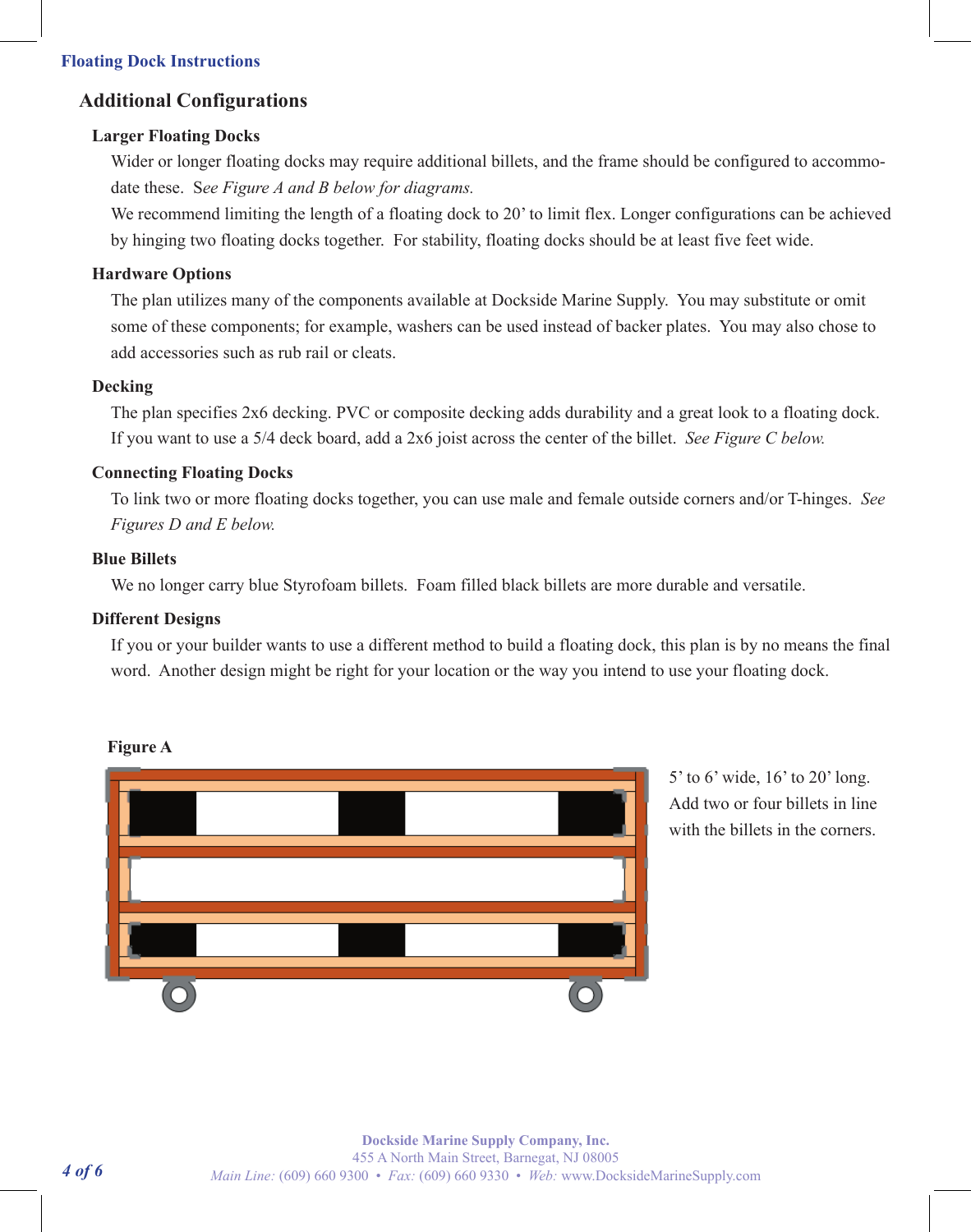## **Figure B**



8' to 10' wide, 10' to 12' long. Add a third 2x8/2x6 box in the center of the frame.

## **Figure C**



**Dockside Marine Supply Company, Inc.** 455 A North Main Street, Barnegat, NJ 08005 *5 of 6 Main Line:* (609) 660 9300 • *Fax:* (609) 660 9330 • *Web:* www.DocksideMarineSupply.com